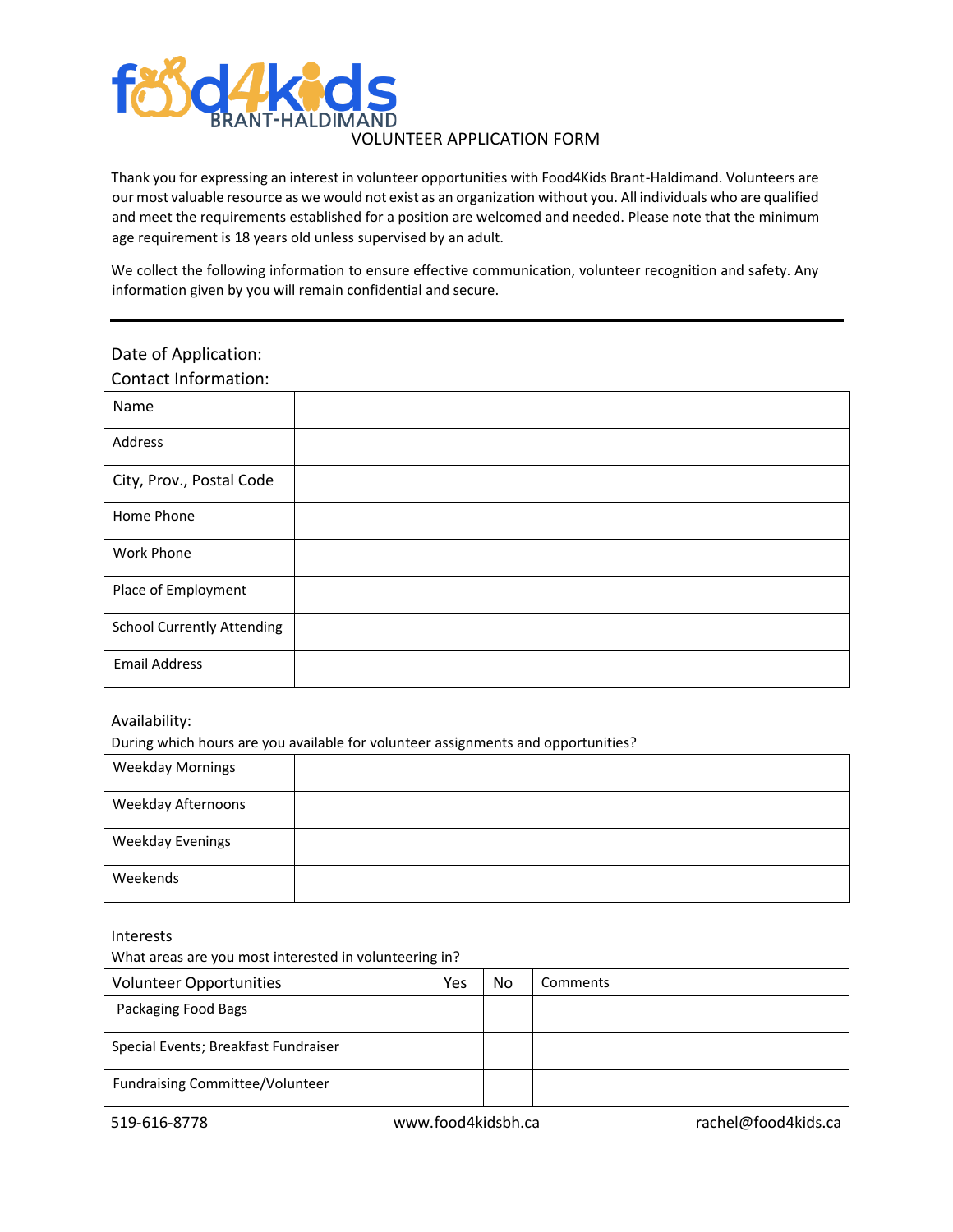

| Deliveries to School Programs (Friday mornings)<br>May involve Thursday mornings 9PD Days) |  |  |
|--------------------------------------------------------------------------------------------|--|--|
| Organizing a Food Drive (Specific Foods)                                                   |  |  |
| Communications/Social Media/Tech Support                                                   |  |  |
| Office Help                                                                                |  |  |
| <b>Volunteer Coordination</b>                                                              |  |  |
| Food Procurement/Management                                                                |  |  |
| Other                                                                                      |  |  |

# How did you hear about Food4Kids Brant-Haldimand?

|                      | Yes | No | Comments |
|----------------------|-----|----|----------|
| Website              |     |    |          |
| Brochure/Poster      |     |    |          |
| Friend/Family Member |     |    |          |
| Newspaper            |     |    |          |
| Office Sign          |     |    |          |
| Presentation         |     |    |          |
| Media                |     |    |          |
| Other                |     |    |          |

Previous Volunteer Experience

Please list your past volunteer experiences or any relevant training (i.e.: skills; certificates; licenses)

# Person to Notify in Case of Emergency

| Name:<br>phone:<br><b>ЧІЗПІР.</b><br>n H |
|------------------------------------------|
|------------------------------------------|